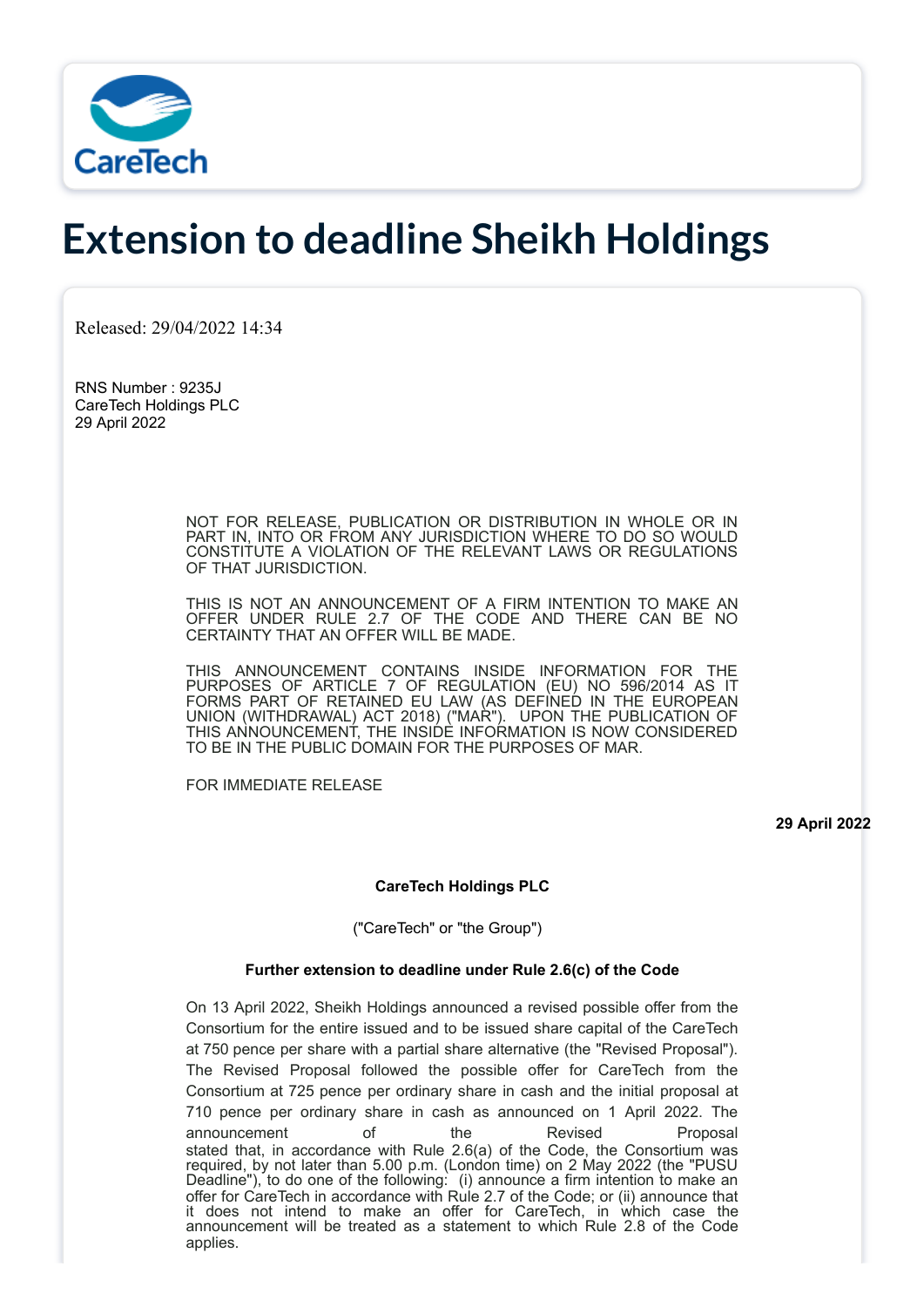Discussions between the Consortium and CareTech are at an advanced stage and, to allow further time for these discussions to continue to take place, the Consortium has requested, and the Independent Directors and Panel on Takeovers and Mergers (the "Takeover Panel") have consented to, an extension to the PUSU Deadline. As previously announced in CareTech's announcement on 14 April 2022 the Independent Directors would be minded to recommend the possible offer set out in the Revised Proposal, should an offer be made at that price, subject to satisfactory resolution of the other terms of the Revised Proposal.

Consequently, in accordance with Rule 2.6(a) of the Code, the Consortium is required, by not later than 5.00pm on 30 May 2022, either to announce a firm intention to make an offer in accordance with Rule 2.7 of the Code or to announce that it does not intend to make an offer, in which case the announcement will be treated as a statement to which Rule 2.8 of the Code applies. This deadline may be extended by the Independent Directors with the consent of the Takeover Panel, at the Consortium's request, in accordance with Rule 2.6(c) of the Code.

This announcement is not an announcement of a firm intention to make an offer under Rule 2.7 of the Code and there can be no certainty that a firm offer will be made. Further announcements will be made in due course as appropriate.

CareTech remains in an "Offer Period" as defined in the Code. Accordingly, the dealing disclosure requirements listed below will continue to apply.

This announcement is being made with the consent of the Consortium.

Pursuant to Rule 2.5 of the Code, the Consortium reserves the right to vary the form and / or mix of the Revised Proposal offer consideration and vary the transaction structure. The Consortium also reserves the right to make an offer at a lower value than 750 pence per share:

a) with the recommendation or consent of the Independent Directors;

b) if CareTech announces, declares or pays any dividend or any other distribution or return of value to its shareholders (other than the FY21 dividend) after the date of the Revised Proposal, in which case the Consortium reserves the right to make an equivalent adjustment to the Revised Proposal;

c) following the announcement by CareTech of a whitewash transaction pursuant to the Code; or

d) if a third party announces a firm intention to make an offer for CareTech at less than 750 pence per CareTech Share.

The person responsible for arranging for the release of this announcement on behalf of CareTech Holdings PLC is Jamie Cumming, Non-Executive Director.

*All capitalised terms in this announcement shall have the same meaning as defined in the Group's announcement on 1 April 2022 unless the context provides otherwise.*

**For further information, please contact:**

**CareTech Holdings PLC** 01707 601800

Jamie Cumming, Non-Executive Director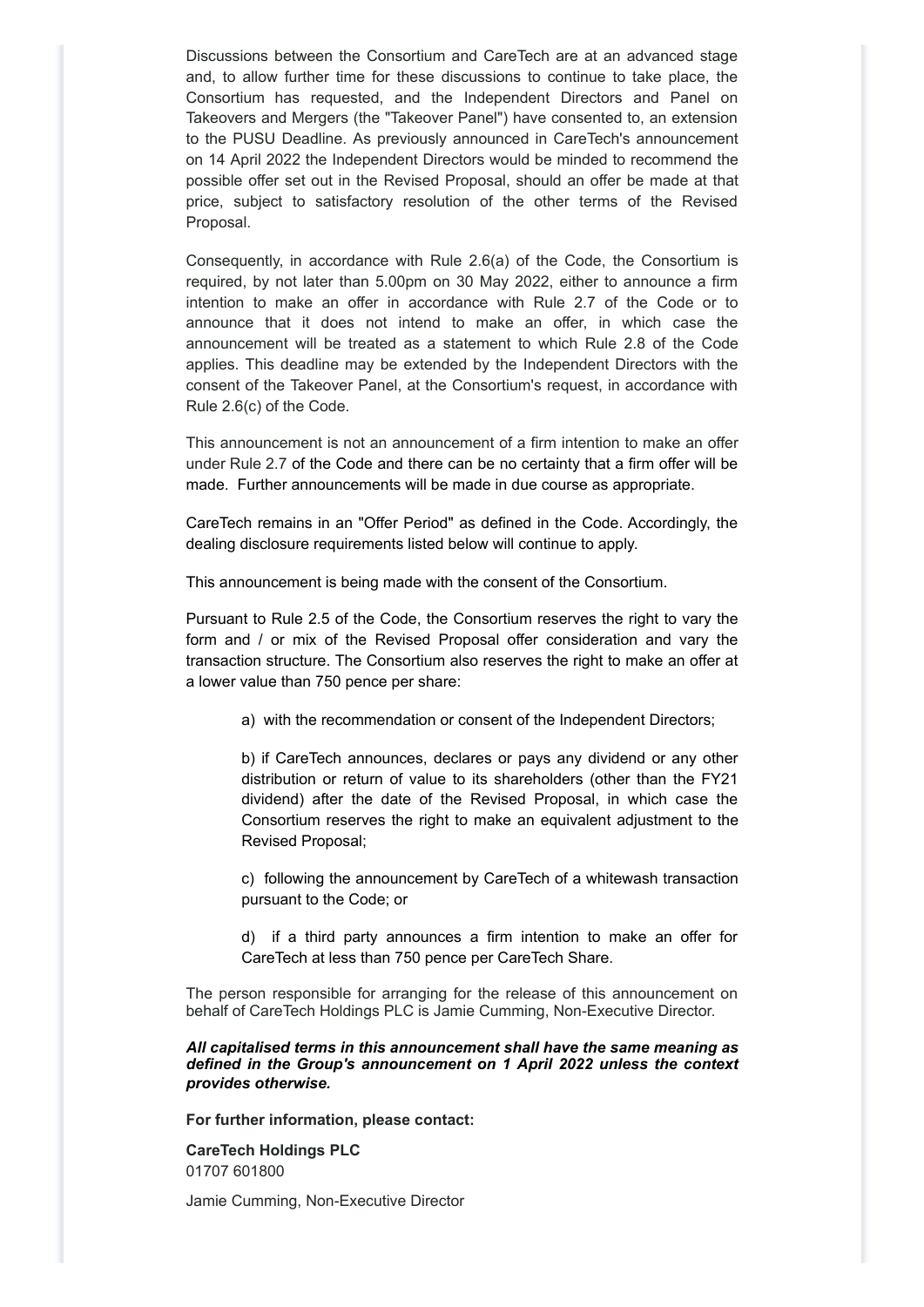**Panmure Gordon (Joint Financial Adviser, Nomad and Joint Broker)** 020 7886 2500

Emma Earl

Freddy Crossley

Charles Leigh-Pemberton

James Sinclair-Ford

Mark Rogers

## **Numis (Joint Financial Adviser and Joint Broker**) 020 7260 1000

Jonathan Wilcox

James Black

Alec Pratt

Duncan Monteith

## **Consilium Strategic Communications** 020 3709 5700

Mary-Jane Elliott

Chris Welsh

Angela Gray

## **About CareTech**

CareTech Holdings plc is a leading provider of specialist social care and education services, supporting around 5,000 adults and children with a wide range of complex needs in more than 550 residential facilities and specialist schools around the UK and employing approximately 11,500 staff.

Committed to the highest standards of care and care governance, CareTech provides its innovative care pathways covering; Adult learning disabilities and specialist services; Children's residential and education services; Foster care and Technology solutions.

CareTech, which was founded in 1993, began trading on the AIM market of the London Stock Exchange in October 2005 under the ticker symbol CTH.

For further information please visit: [www.caretech-uk.com](http://www.caretech-uk.com/)

## **Further information**

This announcement contains 'forward-looking statements' concerning CareTech and the Consortium that are subject to risks and uncertainties. Generally, the words 'will', 'may', 'should', 'continue', 'believes', 'targets', 'plans', 'expects', 'aims', 'intends', 'anticipates' or similar expressions or negatives thereof identify forward looking statements. These forward-looking statements involve risks and uncertainties that could cause actual results to differ materially from those expressed in the forward-looking statements. Many of these risks and uncertainties relate to factors that are beyond CareTech and the Consortium's ability to control or estimate precisely. CareTech and the Consortium cannot give any assurance that such forward-looking statements will prove to have been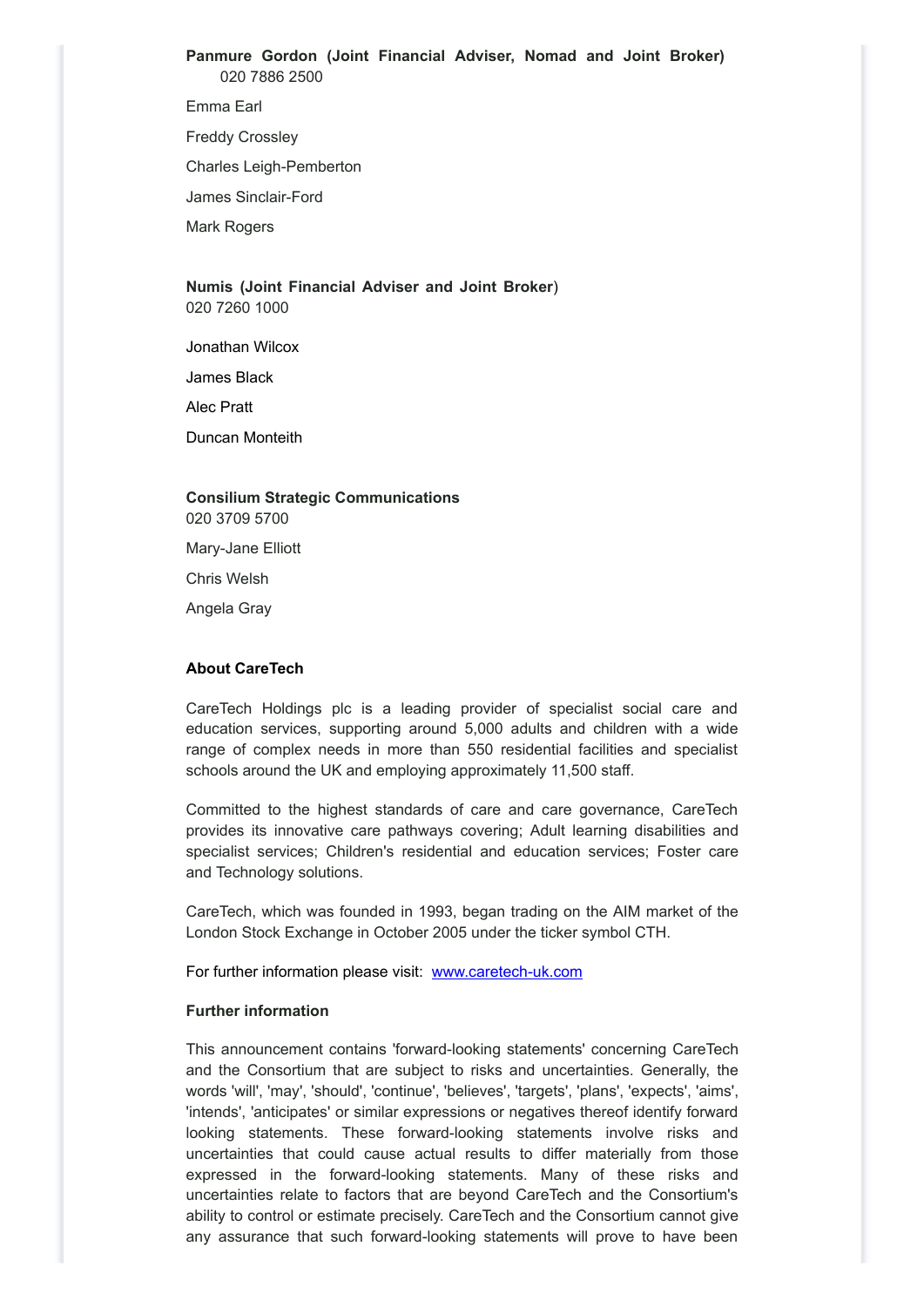correct. The reader is cautioned not to place undue reliance on these forwardlooking statements, which speak only as of the date of this announcement. CareTech and the Consortium does not undertake any obligation to update or revise publicly any of the forward-looking statements set out herein, whether as a result of new information, future events or otherwise, except to the extent legally required.

This announcement is not intended to, and does not, constitute or form part of an offer to sell or the solicitation of an offer to subscribe for or buy or an invitation to purchase or subscribe for any securities or the solicitation of any vote or approval in any jurisdiction. Any offer, if made, will be made solely by certain offer documentation which will contain the full terms and conditions of any offer, including details of how it may be accepted.

The release, publication or distribution of this announcement in jurisdictions outside the United Kingdom may be restricted by law and therefore persons into whose possession this announcement comes should inform themselves about and observe such restrictions. Any failure to comply with such restrictions may constitute a violation of the securities law of any such jurisdiction.

## **Notice related to financial advisers**

Panmure Gordon (UK) Limited ("Panmure Gordon"), which is authorised and regulated by the Financial Conduct Authority in the United Kingdom, is acting exclusively for CareTech and no one else in connection with the possible offer and will not be responsible to anyone other than CareTech for providing the protections afforded to clients of Panmure Gordon nor for providing advice in relation to the possible offer or any other matters referred to in this announcement. Neither Panmure Gordon nor any of its affiliates owes or accepts any duty, liability or responsibility whatsoever (whether direct or indirect, whether in contract, in tort, under statute or otherwise) to any person who is not a client of Panmure Gordon in connection with this announcement, any statement contained herein or otherwise.

Numis Securities Limited ("Numis"), which is authorised and regulated by the Financial Conduct Authority in the United Kingdom, is acting exclusively for CareTech and no one else in connection with the possible offer and will not be responsible to anyone other than CareTech for providing the protections afforded to clients of Numis nor for providing advice in relation to the possible offer or any other matters referred to in this announcement. Neither Numis nor any of its affiliates owes or accepts any duty, liability or responsibility whatsoever (whether direct or indirect, whether in contract, in tort, under statute or otherwise) to any person who is not a client of Numis in connection with this announcement, any statement contained herein or otherwise.

Disclosure requirements of the Code

Under Rule 8.3(a) of the Code, any person who is interested in 1% or more of any class of relevant securities of an offeree company or of any securities exchange offeror (being any offeror other than an offeror in respect of which it has been announced that its offer is, or is likely to be, solely in cash) must make an Opening Position Disclosure following the commencement of the offer period and, if later, following the announcement in which any securities exchange offeror is first identified. An Opening Position Disclosure must contain details of the person's interests and short positions in, and rights to subscribe for, any relevant securities of each of (i) the offeree company and (ii) any securities exchange offeror(s). An Opening Position Disclosure by a person to whom Rule 8.3(a) applies must be made by no later than 3.30 pm (London time) on the 10th business day following the commencement of the offer period and, if appropriate, by no later than 3.30 pm (London time) on the 10th business day following the announcement in which any securities exchange offeror is first identified. Relevant persons who deal in the relevant securities of the offeree company or of a securities exchange offeror prior to the deadline for making an Opening Position Disclosure must instead make a Dealing Disclosure.